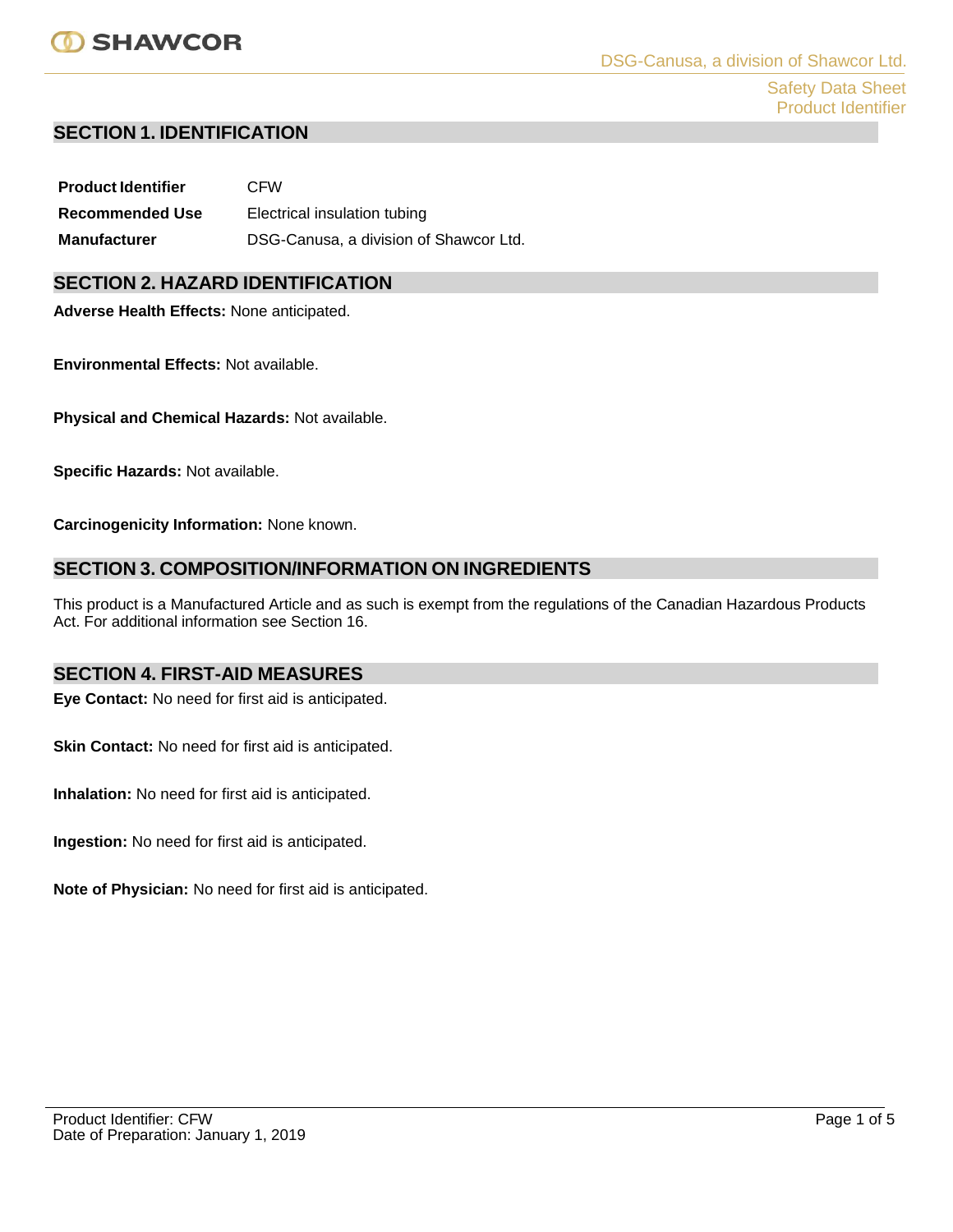# **SECTION 5. FIRE-FIGHTING MEASURES**

**Suitable Extinguishing Media:** Water spray, dry chemical, foam, carbon dioxide.

**Fire-Fighting Hazards:** Irritating vapours may be released during decomposition.

**Fire-Fighting Personal Protective Equipment:** Use a self-contained breathing apparatus and full protective clothing.

**Fire-Fighting Procedures:** Fight fire from a protected location; avoid high pressure, direct water stream that may spread molten or burning resins.

**Thermal Decomposition By-Products:** Under recommended usage conditions, hazardous decomposition products are not expected.

## **SECTION 6. ACCIDENTAL RELEASE MEASURES**

**Personal Precautions:** Wear appropriate personal protective equipment.

**Environmental Precautions:** Dispose of according to applicable legislation.

**Methods and Materials for Containment and Cleaning Up:** Sweep or shovel into a container for reuse or disposal.

### **SECTION 7. HANDLING AND STORAGE**

**Handling Requirements:** Wear appropriate personal protective equipment.

**Storage Requirements:** Cool, dry environment.

**Incompatible Materials:** None known.

**Ventilation:** Adequate general ventilation recommended, local ventilation if in a confined or restricted area.

## **SECTION 8. EXPOSURE CONTROLS/PERSONAL PROTECTION**

**Engineering Controls:** Adequate general ventilation recommended, local ventilation if in a confined or restricted area.

**Personal Protective Equipment (PPE):** Heat resistant gloves when handling hot material. Wear a NIOSH approved respirator during application and handling where vapour/mist is encountered in the breathing zone; after application and drying wear a dust respirator for any sanding or grinding type activities. Safety glasses. Protective footwear. Long sleeves and pants.

**Ingredient Exposure Data:** This product is a manufactured article and as such is exempt from the regulations of the Canadian Hazardous Products Act. For additional information see Section 16.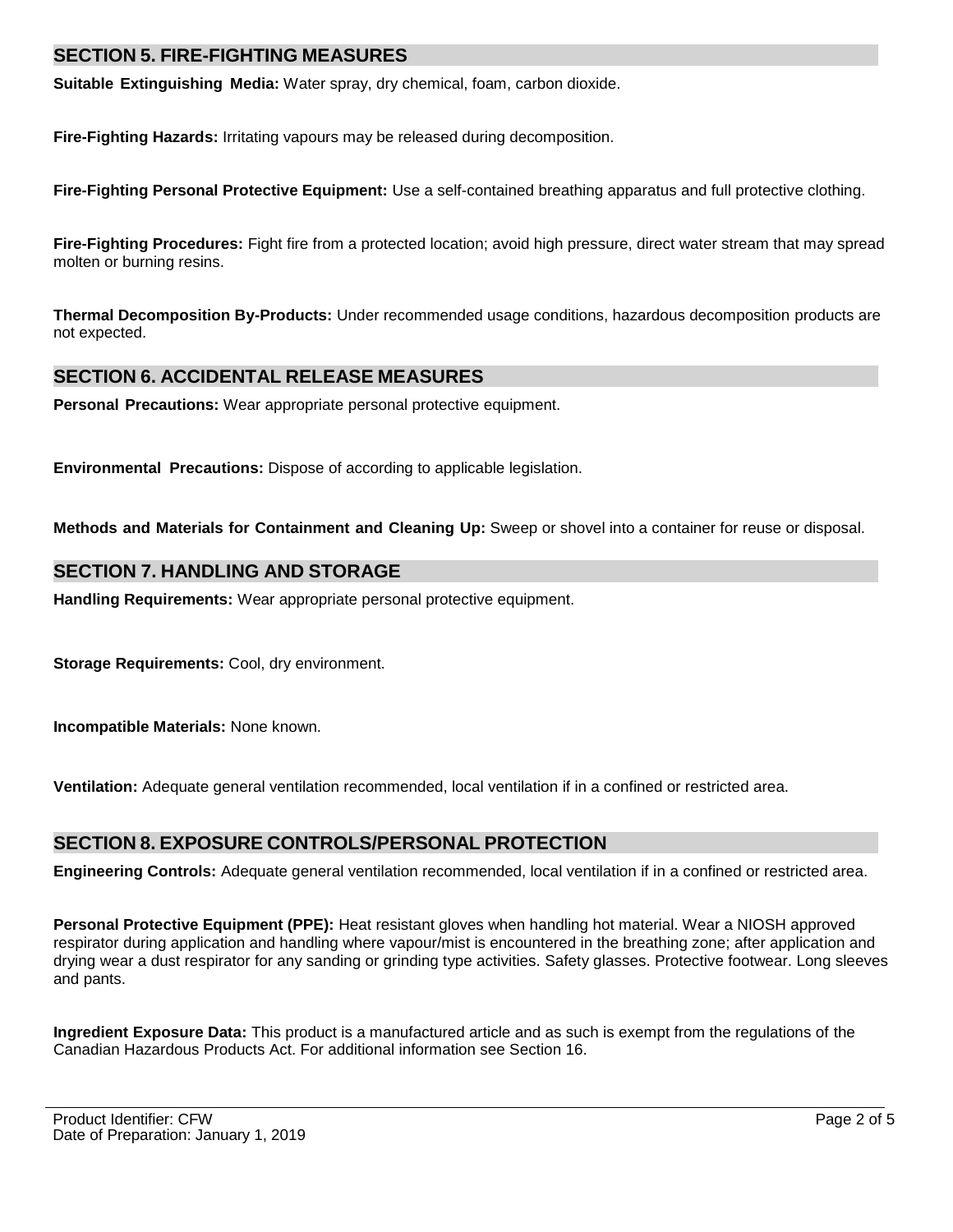# **SECTION 9. PHYSICAL AND CHEMICAL PROPERTIES**

#### **Physical Data:**

Physical State: Solid Form: Tube Colour: Various Odour: No odour Odour Threshold (PPM): Not available Boiling Point: Not available Freezing Point: Not available Melting Point: Not available Evaporation Rate: Not available Vapour Pressure (MMHG): Not available Vapour Density (Air = 1): Not available PH: Not available Specific Gravity (Water = 1): Not available Coefficient of Water/Oil Distribution: Not available Solubility in Water: Not available

# **SECTION 10. STABILITY AND REACTIVITY**

**Conditions to Avoid:** Excessive temperatures.

**Materials to Avoid:** None known.

| <b>Stability and Reactivity Data:</b> |             |                 |  |
|---------------------------------------|-------------|-----------------|--|
| Stability:                            | Unstable:   | Stable:         |  |
| Hazardous Polymerization:             | Will Occur: | Will Not Occur: |  |

**Flammability Data:** Not available.

**Explosion Data:** Not available.

### **SECTION 11. TOXICOLOGICAL INFORMATION**

**Effects from Eye Contact:** None anticipated.

**Effects from Skin Contact:** None anticipated.

**Effects from Inhalation:** None anticipated.

**Effects from Ingestion:** None anticipated.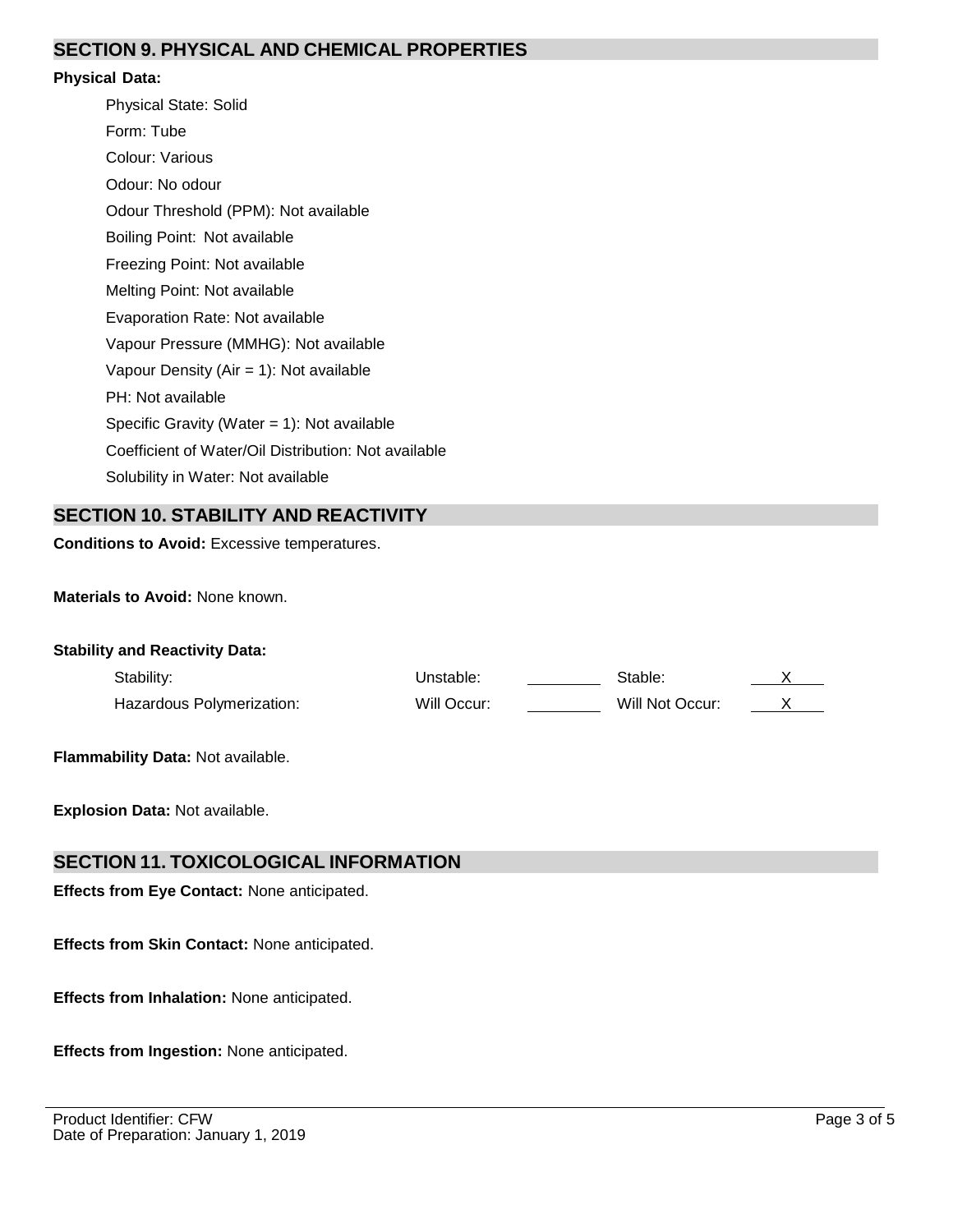### **Toxicological Data:**

Effects of Acute Exposure: See above. Effects of Chronic Exposure: None anticipated. Irritancy of Material: None anticipated. Sensitizing Capability: None anticipated. Carcinogenicity of Material: None known. Reproductive Toxicity: None known. Teratogenicity: None known. Mutagenicity: None known. Synergistic Materials: None known.

# **SECTION 12. ECOLOGICAL INFORMATION**

**Ecotoxicity Data:** Not available.

**Other Effects and Information:** Not available.

# **SECTION 13. DISPOSAL CONSIDERATIONS**

**Product as Sold:** Dispose of in compliance with all federal, state, provincial, municipal and local legislation.

**Product Packaging:** Dispose of in compliance with all federal, state, provincial, municipal and local legislation.

**Special Instructions:** Not available.

## **SECTION 14. TRANSPORT INFORMATION**

#### **Shipping Information:**

Shipping Name: Not regulated. PIN/UN Number: Not regulated. Packing Group: Not regulated. TDG Regulated: Not regulated. DOT Regulated: Not regulated. IATA Regulated: Not regulated. IMDG Regulated: Not regulated.

### **Special Shipping Instructions:** Not available